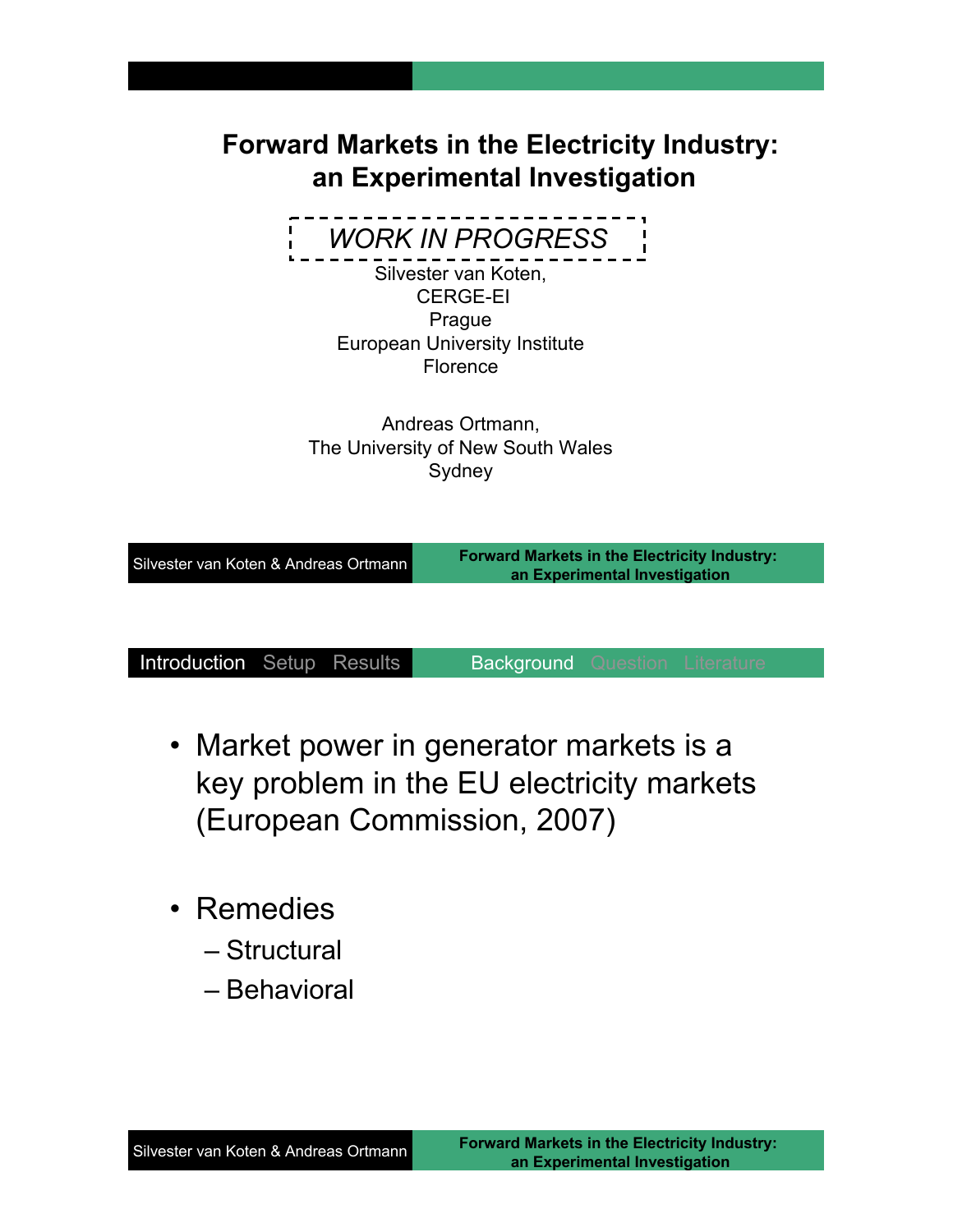- Structural remedies lower concentration
	- Divesture
	- Blocking mergers
	- New entry
- Focused on increasing number of competitors

| Silvester van Koten & Andreas Ortmann | <b>Forward Markets in the Electricity Industry:</b><br>an Experimental Investigation |
|---------------------------------------|--------------------------------------------------------------------------------------|
|                                       |                                                                                      |

- Behavioral measures do not change concentration
	- Organize electricity markets in ways that prevents the **use of** market power
	- Preferred over structural measures (European Commission, 2006).
- Allaz and Vila (JET 1993) – Introducing a forward market increases supply in Cournot competition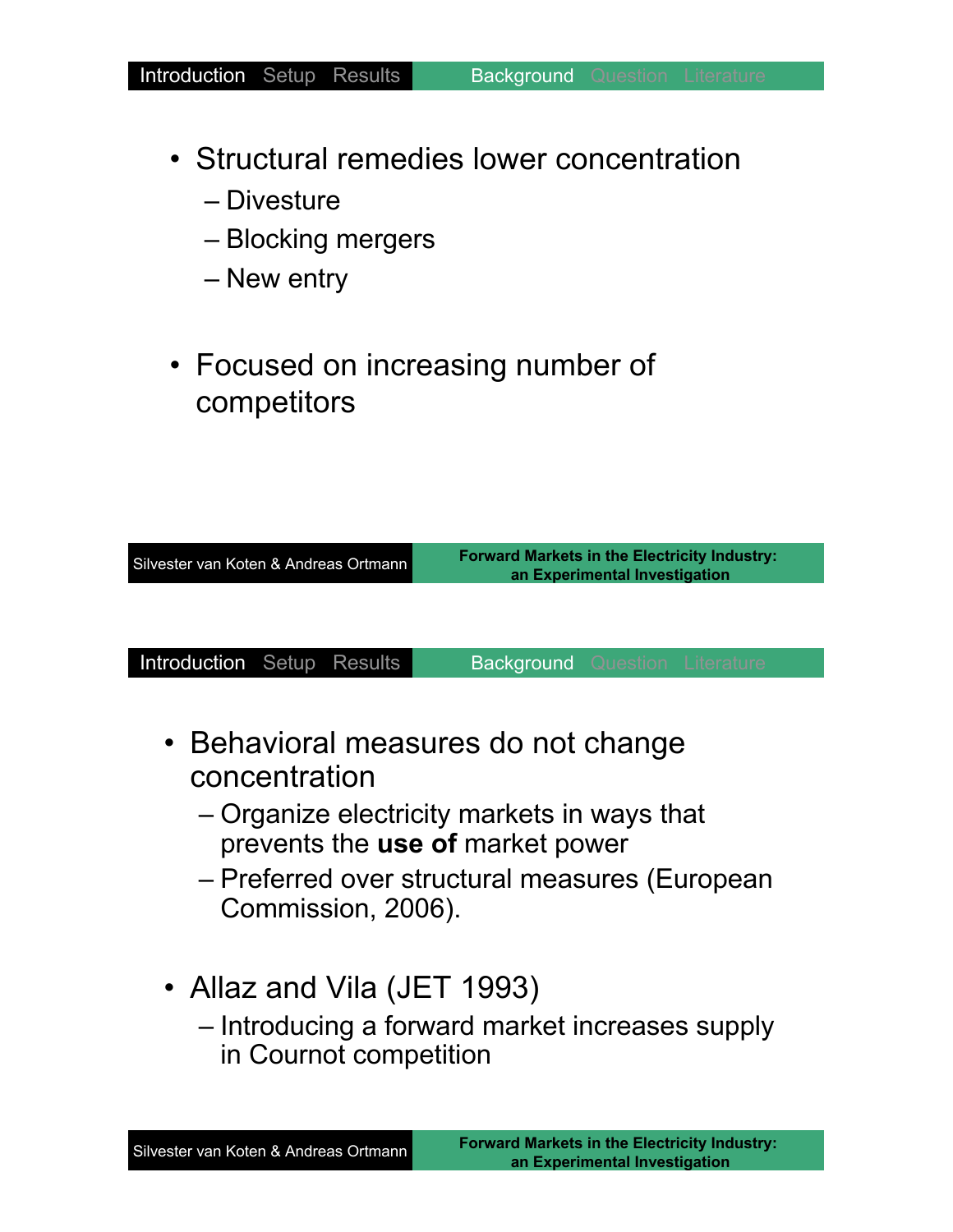# **Our question**

What is the most effective policy in the EU electricity markets?

- Structural measure
	- Add more competitors
- Behavioral measure
	- Introduce a forward market

| Silvester van Koten & Andreas Ortmann | <b>Forward Markets in the Electricity Industry:</b><br>an Experimental Investigation |
|---------------------------------------|--------------------------------------------------------------------------------------|
|                                       |                                                                                      |

Introduction Setup Results Background **Question** Literature

For external validity: what are the main stylized facts of the EU electricity market?

- 1. Markets with 2 and 3 generator firms
	- EU-15: typically 3 firms
		- HHI=3786
		- **3** symmetrical firms results in HHI=3333.
	- In NMS-10: typically 2 firms
		- $HHI = 5558$
		- 2 symmetrical firms results in HHI=5000.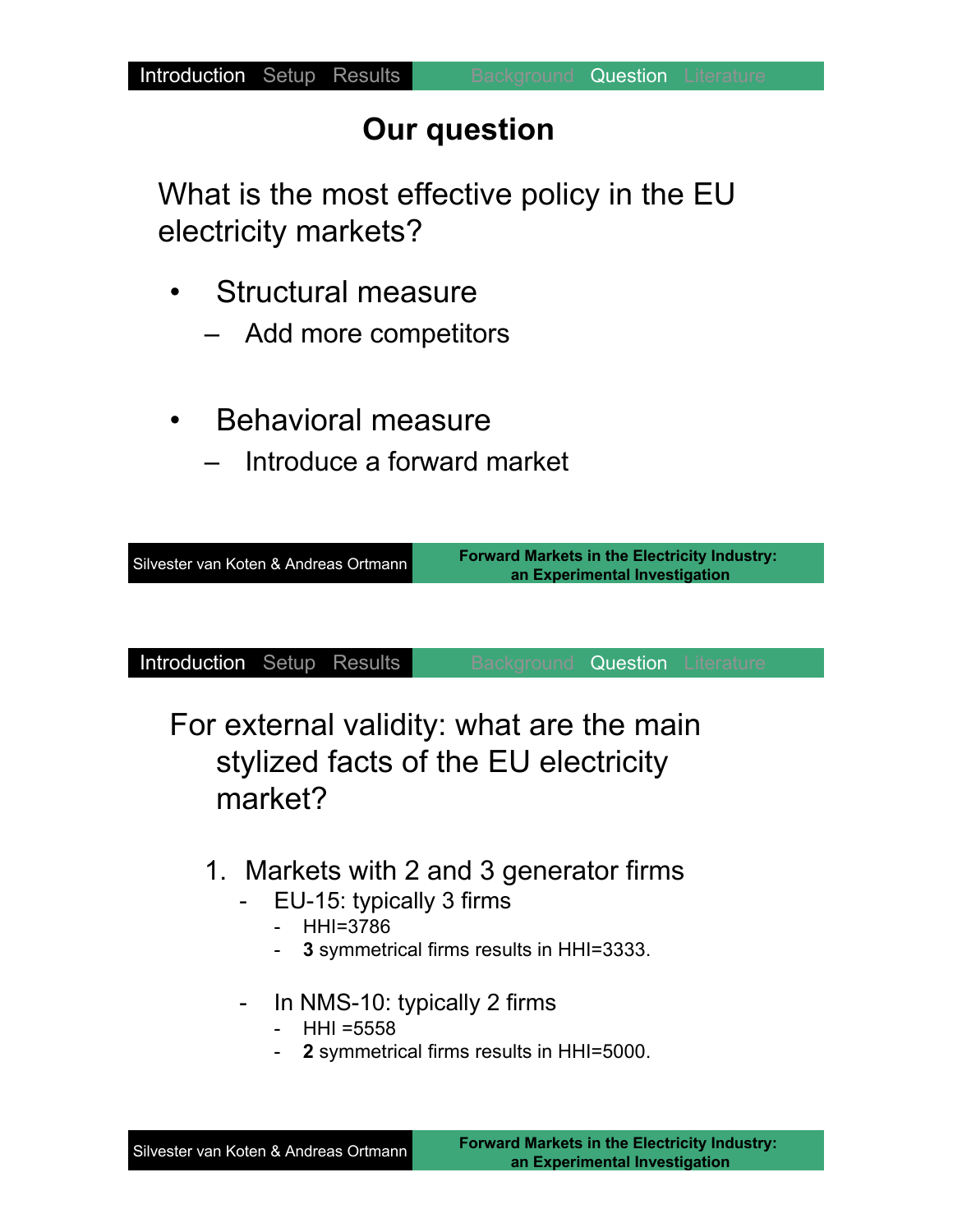- 2. Electricity generators have steeply increasing marginal costs (Newbery, EER 2002).
	- For external validity we thus use quadratic marginal costs

$$
mc_3(q) = 2q^2
$$

$$
c_3(q) = \sum_{x=1}^{q} 2x^2
$$

Silvester van Koten & Andreas Ortmann

**Forward Markets in the Electricity Industry: an Experimental Investigation**

| <b>Introduction</b> Setup Results |  |  |  |  | Literature |
|-----------------------------------|--|--|--|--|------------|
|-----------------------------------|--|--|--|--|------------|

• LeCoq and Orzen (JEBO 2006)

|                                | 2 producers                    | 4 producers |
|--------------------------------|--------------------------------|-------------|
| <b>Without Forward Market,</b> | M2zc                           | M4zc        |
| zero costs                     |                                |             |
| <b>With Forward Market,</b>    | M <sub>2</sub> F <sub>zc</sub> | M4Fzc       |
| zero costs                     |                                |             |

**Conclusions** 

- Forward market increased output
- Adding two more producers increased output
- Two more producers increases output more than introducing a forward market.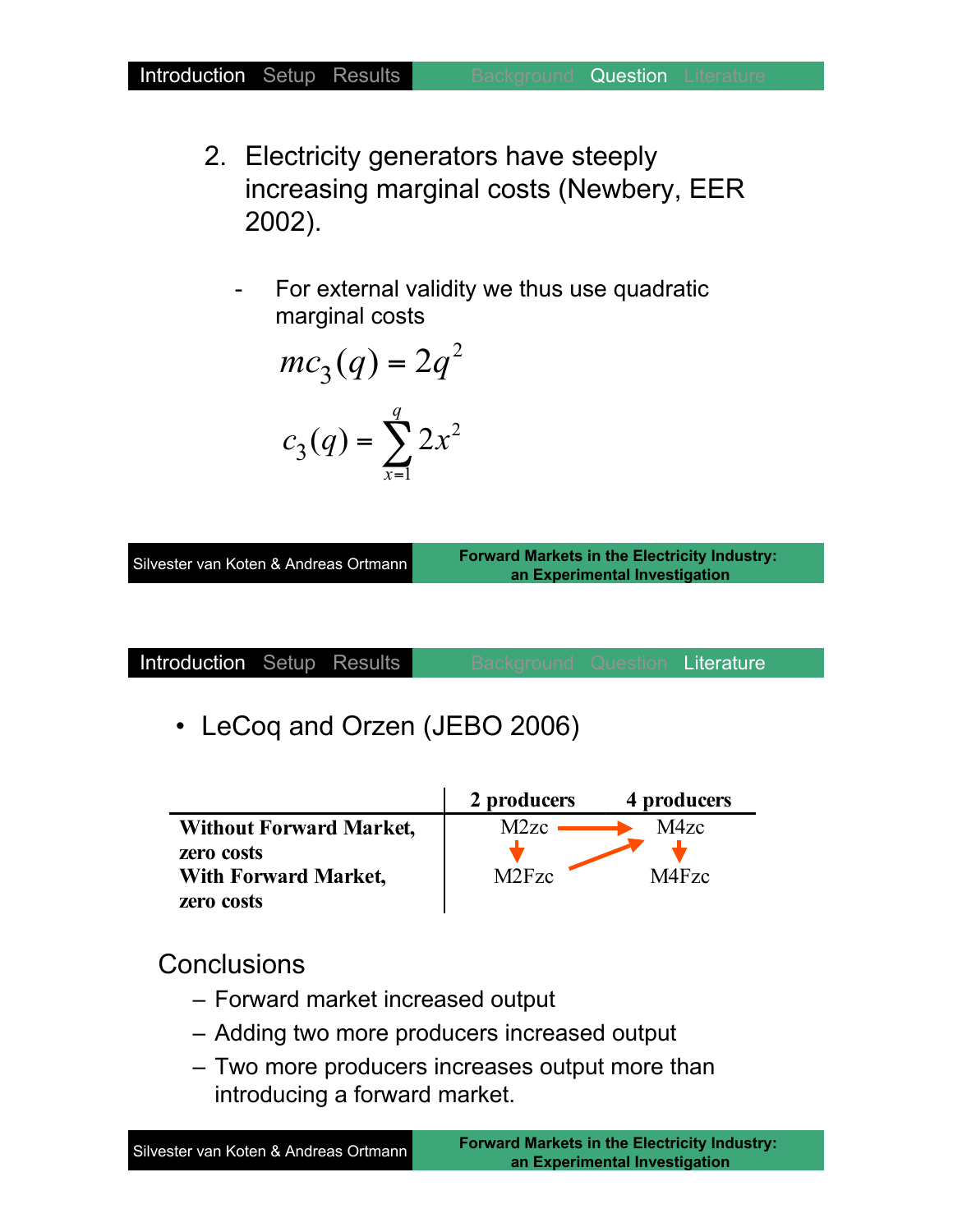- LeCoq and Orzen (2006)
- Drawbacks
	- Zero costs
		- more realistic: steeply rising marginal costs
	- Structural measure:  $M2 \rightarrow M4$ 
		- more realistic:
			- for NMS-10:  $M2 \rightarrow M3$
			- for EU-15:  $M3 \rightarrow M4$

| Silvester van Koten & Andreas Ortmann |  |  |
|---------------------------------------|--|--|
|                                       |  |  |

**Forward Markets in the Electricity Industry: an Experimental Investigation**

| Introduction Setup Results |  |  |  |  | Literature |
|----------------------------|--|--|--|--|------------|
|----------------------------|--|--|--|--|------------|

• Brandts, Pezanis-Christou, and Schram (EJ 2008)

|                                | producers | producers |
|--------------------------------|-----------|-----------|
| <b>Without Forward Market,</b> |           | M4        |
| <b>Quadratic MC</b>            |           |           |
| <b>With Forward Market</b>     | M3F       |           |
| <b>Quadratic MC</b>            |           |           |

- Conclusions
	- Forward market increases output
	- Adding **ONE** more producer increases output
	- Adding **ONE** more producer increases output more than introducing a forward market.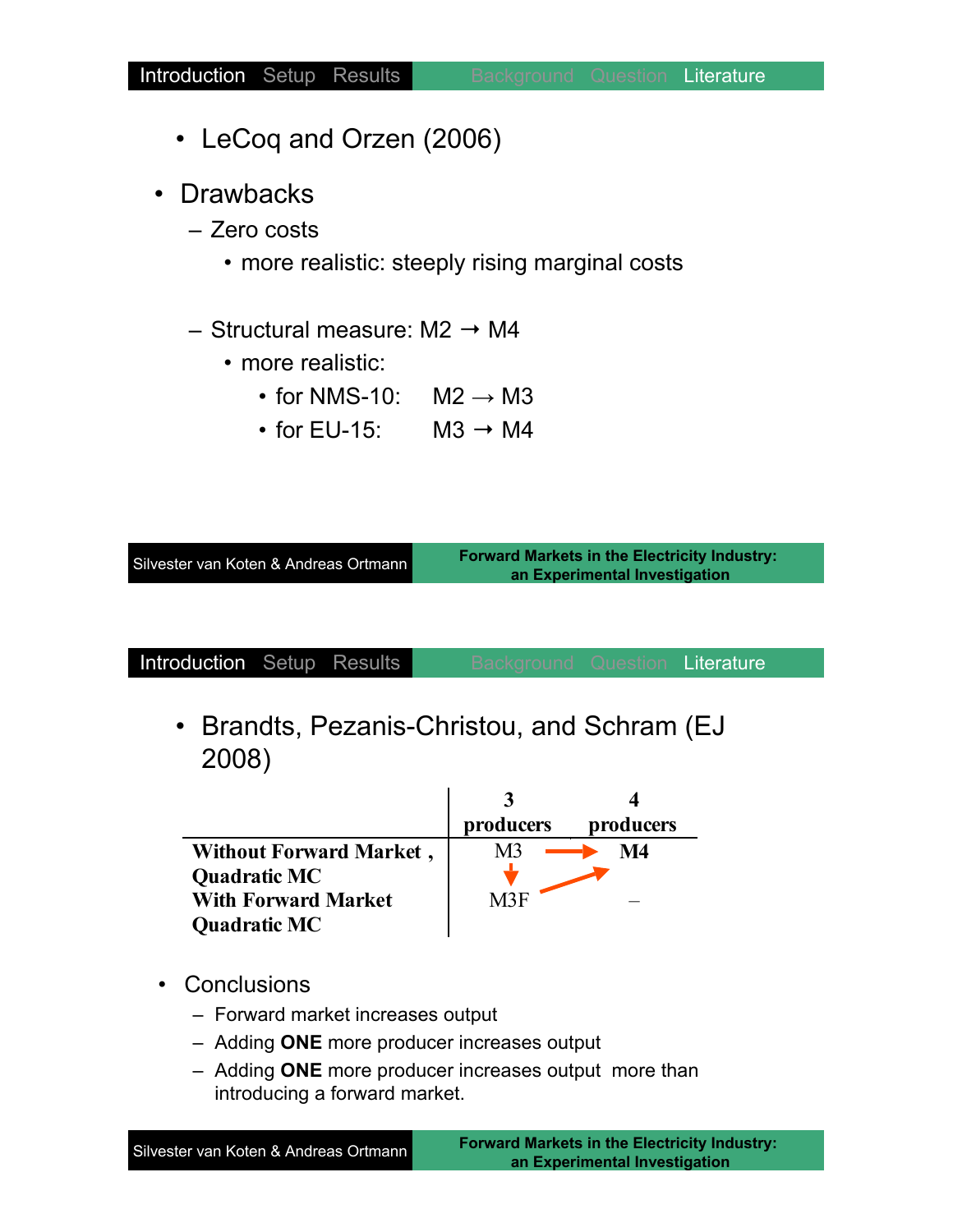- Brandts, Pezanis-Christou, and Schram (2008)
- Drawbacks
	- Not realistic for NMS-10
		- 2 firms
	- Brandts et al. (2008) confound the number effect with an asset effect
		- The asset effect advantages adding one more competitor

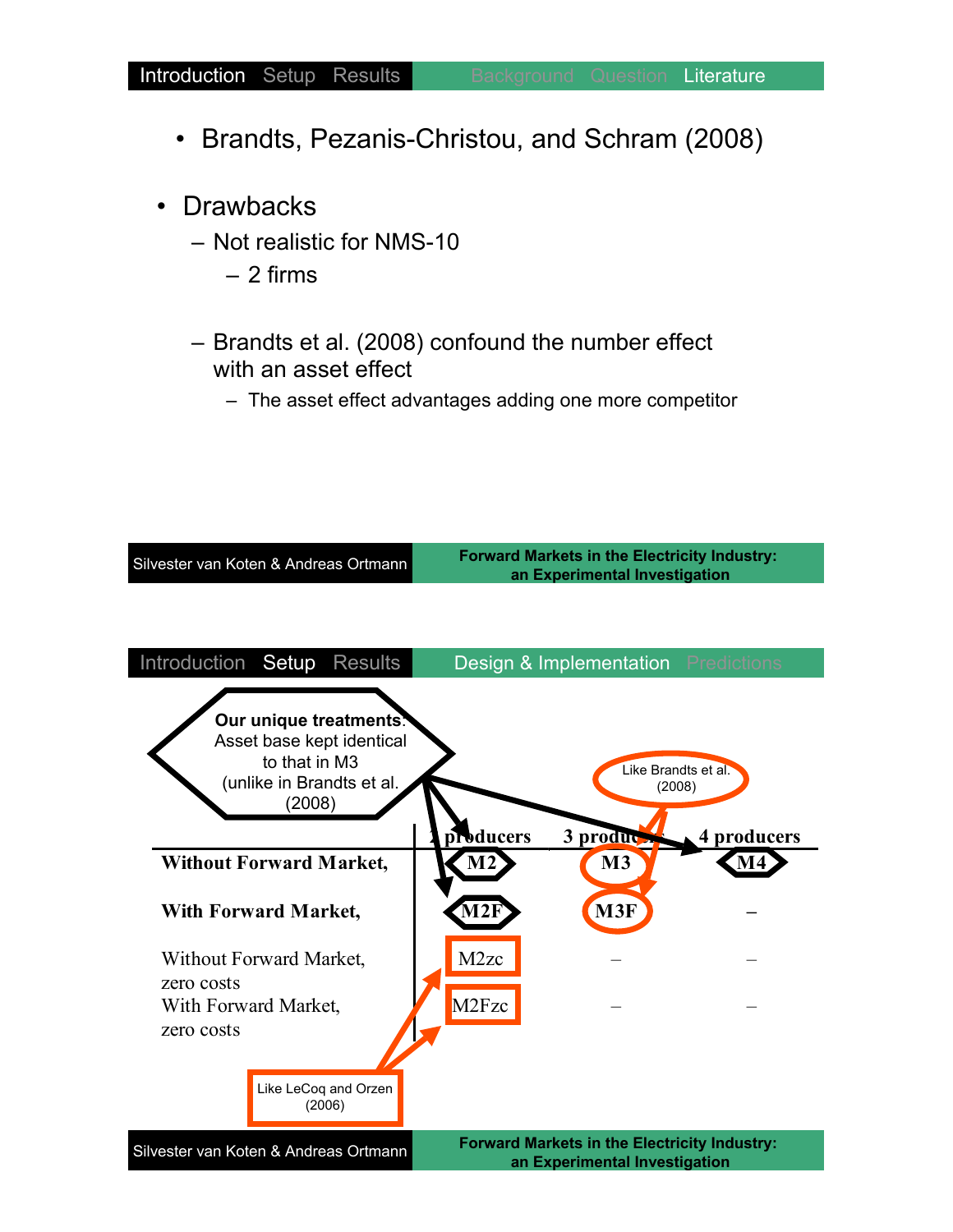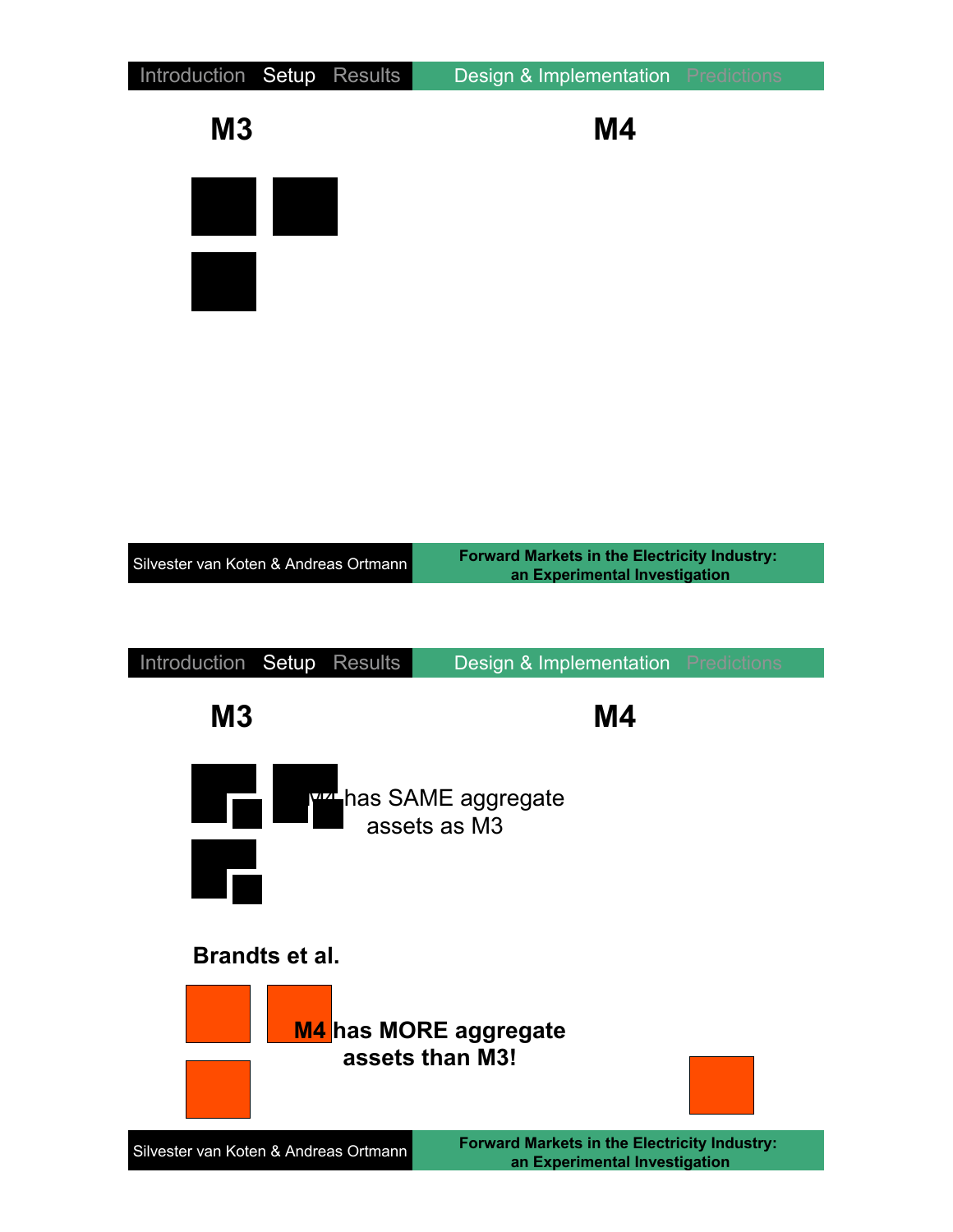| Introduction Setup                    | <b>Results</b> | Design & Implementation                                                              | Predictions        |
|---------------------------------------|----------------|--------------------------------------------------------------------------------------|--------------------|
| <b>M3</b>                             |                | M <sub>2</sub>                                                                       |                    |
|                                       |                |                                                                                      |                    |
|                                       |                |                                                                                      |                    |
| Silvester van Koten & Andreas Ortmann |                | <b>Forward Markets in the Electricity Industry:</b><br>an Experimental Investigation |                    |
| Introduction Setup                    | Results        | Design & Implementation                                                              | <b>Predictions</b> |
| M <sub>3</sub>                        |                | M2                                                                                   |                    |
|                                       | M              | <b>Acce</b> SAME aggregate<br>sets as M3                                             |                    |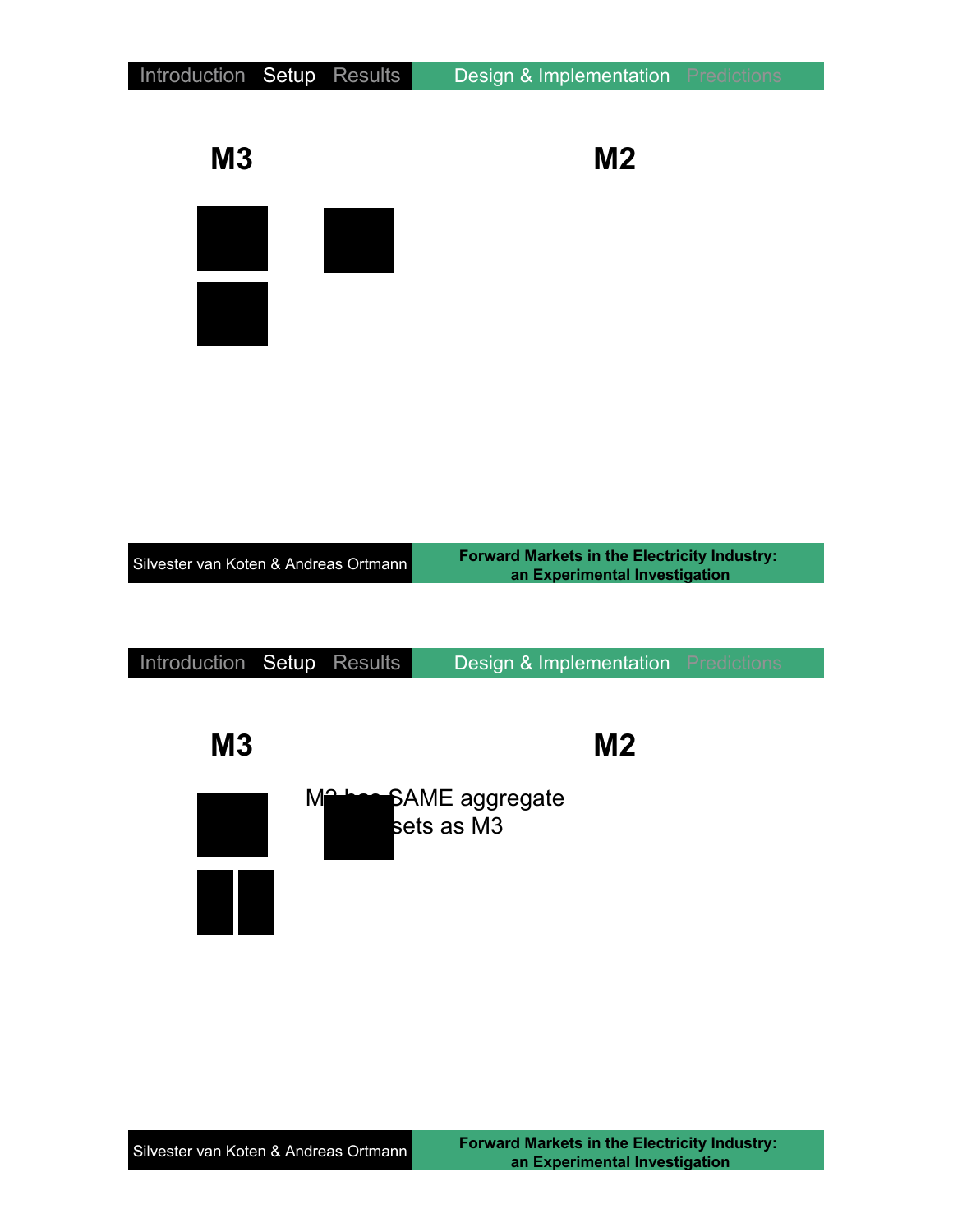| <b>Market with</b>                                                 |          |        | <b>Market with</b>                          |              | <b>Market with</b>    |                                             |                                 |                       |
|--------------------------------------------------------------------|----------|--------|---------------------------------------------|--------------|-----------------------|---------------------------------------------|---------------------------------|-----------------------|
| <b>TWO</b> producers<br>(after merger)                             |          |        | <b>THREE</b> producers<br>(original market) |              |                       | <b>FOUR producers</b><br>(after divestment) |                                 |                       |
| Total<br>Cost<br><b>Total</b><br>Product -<br>each<br>Costs<br>ion |          |        | Total<br>Product<br>$-i$ on                 | Cost<br>each | <b>Total</b><br>Costs | Total<br>Product<br>$-i$ on                 | Cost<br>each                    | <b>Total</b><br>Costs |
| $2*N$                                                              | TC       | $2*TQ$ | More expensive                              |              | $3*TC$                | $4*N$                                       | TC                              | $4*TC$                |
| $\theta$                                                           | $\theta$ |        | with method                                 |              | 0                     | $\theta$                                    | $\theta$                        | 0                     |
| $\overline{2}$                                                     | 1        |        | <b>Brandts</b><br>et al. (2008)!!!          |              | 6                     |                                             |                                 |                       |
| $\overline{4}$                                                     | 6        | 11     |                                             |              |                       |                                             | Cheaper in                      | 11                    |
| 6                                                                  | 15       | 56     | 6                                           | 10           | 30                    |                                             | <b>Brandts</b><br>et al. (2008) |                       |
| $8\,$                                                              | 31       | 62     |                                             |              |                       |                                             |                                 | 62                    |
| 10                                                                 | 55       | 111    | 9                                           | 28           | 84                    |                                             |                                 |                       |
| 12                                                                 | 90       | 364    | 12                                          | 60           | <b>180</b>            | 12                                          | 45                              | 112                   |
| 14                                                                 | 137      | 273    | Γ5                                          | 110          | $\overline{330}$      |                                             |                                 |                       |
| 16                                                                 | 197      | 394    |                                             |              |                       | 16                                          | 99                              | 394                   |
| 18                                                                 | 273      | 1140   | 18                                          | 182          | 546                   |                                             |                                 |                       |
| ŽŪ                                                                 | 366      | 733    |                                             |              |                       | 20                                          | 183                             | 733                   |

- Demand simulated  $p(Q) = Max(0,2000 - 27Q)$ 
	- Identical to Brandts et al. (2008)
- Trading was simulated
	- Simulated traders,
		- predict spot market price given the total number of units sold in the forward market.
		- As in LeCoq and Orzen (2006)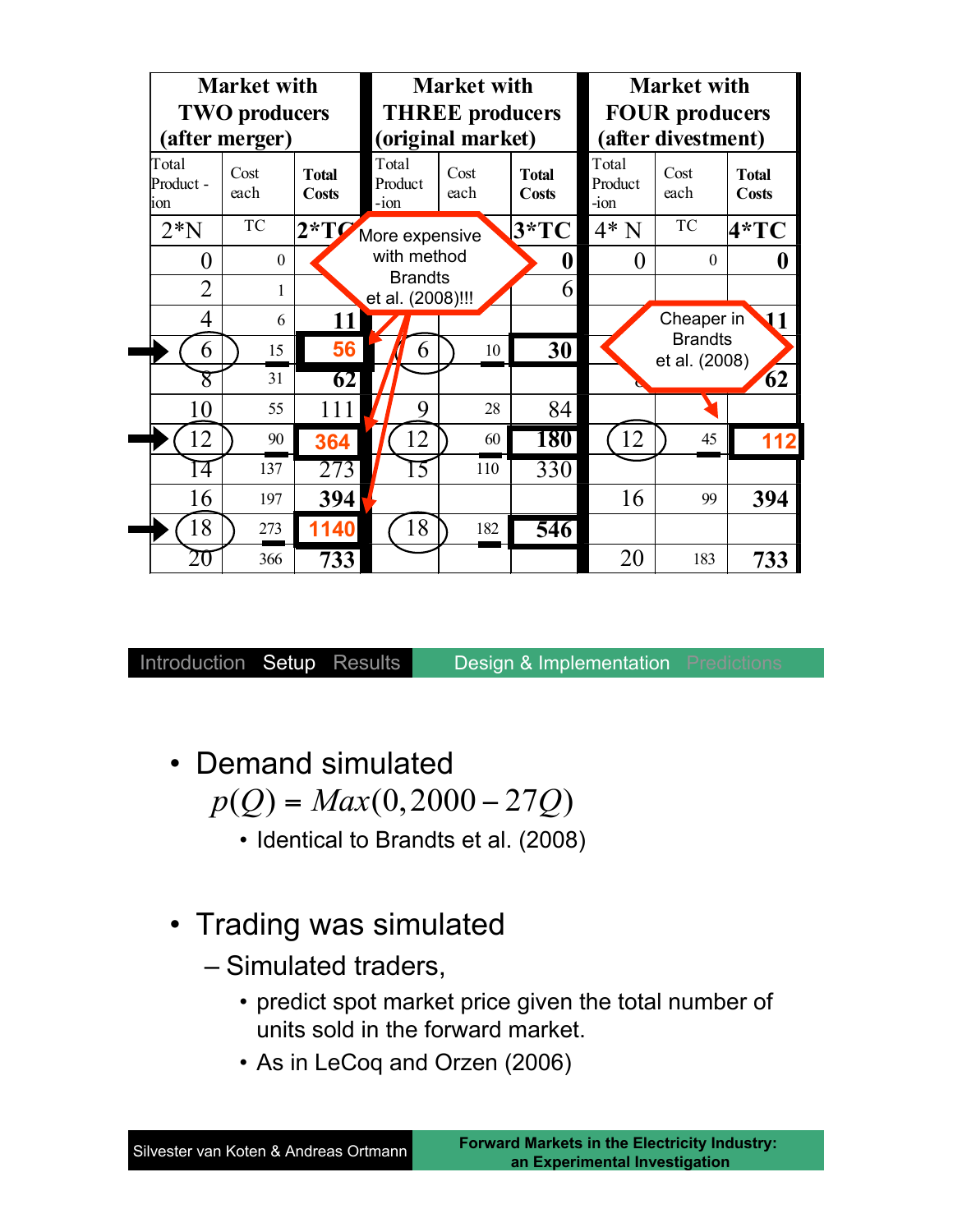- Ran sessions in
	- October 2009, December 2009, and April 2010
- 11 independent groups for each treatment
- In total 198 subjects
	- Students mainly of the Prague business school, the economic institute and the Prague technical school

Silvester van Koten & Andreas Ortmann

**Forward Markets in the Electricity Industry: an Experimental Investigation**

| Period 1 of 24<br>There are - including you - 3<br>producers in your group |                          |                                          |               |                              |                          | Choose the quantity you want to produce in the right upper box and press OK |                                           |                                             |                        |                            |  |
|----------------------------------------------------------------------------|--------------------------|------------------------------------------|---------------|------------------------------|--------------------------|-----------------------------------------------------------------------------|-------------------------------------------|---------------------------------------------|------------------------|----------------------------|--|
|                                                                            |                          |                                          |               |                              | <b>Total Production</b>  | <b>Price/Unit</b>                                                           |                                           | <b>Produce Units</b>                        | <b>Marginal Cost</b>   | <b>Total Cost</b>          |  |
|                                                                            |                          |                                          |               |                              | $\theta$<br>$\mathbf{1}$ | 2000<br>1973                                                                | $\blacktriangle$                          | n<br>1                                      | $\Omega$<br>$\sqrt{2}$ | $\theta$<br>$\overline{2}$ |  |
|                                                                            |                          |                                          |               |                              | $\overline{2}$           | 1946                                                                        |                                           | $\overline{2}$                              | $\bf{8}$               | 10                         |  |
|                                                                            |                          |                                          |               |                              | 3                        | 1919                                                                        |                                           | 3                                           | 18                     | 28                         |  |
|                                                                            |                          |                                          |               |                              | $\boldsymbol{\Lambda}$   | 1892                                                                        |                                           | $\Delta$                                    | 32                     | 60                         |  |
|                                                                            |                          |                                          |               |                              | 5                        | 1865                                                                        |                                           | 5                                           | 50                     | 110                        |  |
|                                                                            |                          |                                          |               |                              | ĥ                        | 1838                                                                        |                                           | 6<br>$\overline{7}$                         | 70                     | 180<br>280                 |  |
|                                                                            |                          |                                          |               |                              | $\overline{f}$<br>8      | 1811<br>1784                                                                |                                           | 8                                           | 100<br>130             | 410                        |  |
|                                                                            |                          |                                          |               |                              | 9                        | 1757                                                                        |                                           |                                             |                        | 470                        |  |
|                                                                            |                          |                                          |               |                              | 10                       | 1730                                                                        |                                           |                                             |                        | OK                         |  |
|                                                                            |                          |                                          |               |                              |                          | 1703                                                                        |                                           |                                             |                        |                            |  |
|                                                                            |                          |                                          |               | <b>Outcomes for Period 1</b> |                          |                                                                             |                                           |                                             |                        |                            |  |
|                                                                            | My Production ---        |                                          |               | My Production ---            |                          |                                                                             |                                           |                                             | <b>My Production</b>   |                            |  |
|                                                                            |                          |                                          |               | Price ---                    |                          |                                                                             | Cost of the last unit (Marginal Cost) --- |                                             |                        |                            |  |
|                                                                            | Production of Others --- |                                          |               |                              |                          |                                                                             |                                           |                                             |                        |                            |  |
|                                                                            |                          |                                          |               | My Return --                 |                          |                                                                             |                                           | My Total Cost --                            |                        |                            |  |
|                                                                            | Total Production ---     |                                          |               |                              |                          |                                                                             |                                           |                                             |                        |                            |  |
|                                                                            | Price per Unit ---       |                                          |               |                              |                          |                                                                             |                                           |                                             |                        |                            |  |
|                                                                            |                          |                                          |               | History                      |                          |                                                                             |                                           |                                             |                        |                            |  |
| Period                                                                     | <b>My Production</b>     | Cost of the last unit<br>(Marginal Cost) | My Total Cost | <b>Total Production</b>      | <b>Price/Unit</b>        |                                                                             | My Return                                 | My Profit<br>(My Return - My Total<br>Cost) |                        | <b>Cummulative Profit</b>  |  |
|                                                                            |                          |                                          |               |                              |                          |                                                                             |                                           | $\overline{\phantom{a}}$                    |                        | 2750                       |  |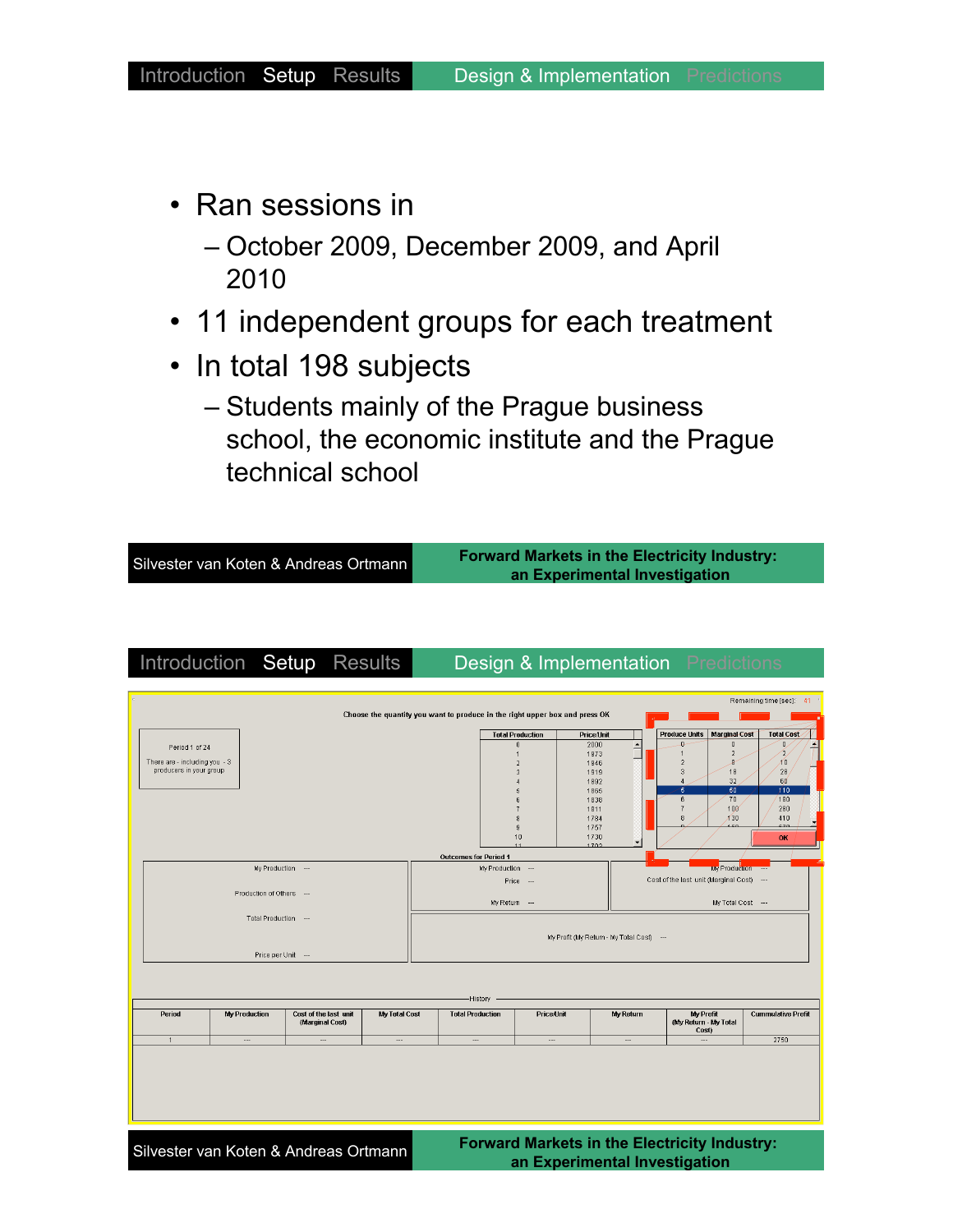| Period 1 of 24                |              | <b>Aggregate Production</b><br>STAGES A + B |                                          | <b>Price/Unit</b><br><b>STAGE B</b> |                                    | <b>Total Production</b><br><b>STAGE A</b> | <b>Price/Unit</b><br><b>STAGE A</b> |                                           | <b>Produce Units</b><br>in STAGE A | Marginal<br>Cost                                   | <b>Total Cost</b>         |
|-------------------------------|--------------|---------------------------------------------|------------------------------------------|-------------------------------------|------------------------------------|-------------------------------------------|-------------------------------------|-------------------------------------------|------------------------------------|----------------------------------------------------|---------------------------|
|                               |              | $\theta$                                    |                                          | 2000                                |                                    | $\theta$                                  | 833                                 |                                           | $\theta$                           | $\theta$                                           | $\bf 0$                   |
| Stage A                       |              | $\mathbf{1}$                                |                                          | 1973                                |                                    | $\overline{1}$                            | 829                                 |                                           | $\overline{1}$                     | $\overline{2}$                                     | $\overline{2}$            |
| There are - including you - 3 |              | $\overline{2}$                              |                                          | 1946                                |                                    | $\overline{2}$                            | 824                                 |                                           | $\overline{2}$                     | 8                                                  | 10                        |
| producers in your group       |              | $\mathcal{R}$                               |                                          | 1919                                |                                    | $\mathcal{R}$                             | 820                                 |                                           | 3                                  | 18                                                 | 28                        |
|                               |              | $\boldsymbol{A}$                            |                                          | 1892                                |                                    |                                           | 816                                 |                                           | $\frac{4}{3}$                      | 32                                                 | $_{60}$                   |
|                               |              | 5                                           |                                          | 1865                                |                                    | 5                                         | 811                                 |                                           | 5                                  | 50                                                 | 110                       |
|                               |              | 6                                           |                                          | 1838                                |                                    | $\mathbf{6}$                              | 807                                 |                                           | 6                                  | 70                                                 | 180                       |
|                               |              |                                             |                                          | 1811                                |                                    |                                           | 803                                 |                                           |                                    | 100                                                | 280                       |
|                               |              | 8                                           |                                          | 1784                                |                                    | 8                                         | 799                                 |                                           |                                    | 120.                                               | 410                       |
|                               |              | 9                                           |                                          | 1757                                |                                    | 9                                         | 794                                 |                                           |                                    |                                                    | OK                        |
|                               |              | 10 <sub>1</sub>                             |                                          | 1730                                |                                    | 10                                        | 790                                 | $\blacktriangledown$                      |                                    |                                                    |                           |
|                               |              |                                             |                                          |                                     | This period - Outcomes for Stage A |                                           |                                     |                                           |                                    |                                                    |                           |
|                               |              | My Production in Stage A ---                |                                          |                                     |                                    | My Production -                           |                                     |                                           |                                    | My Production ---                                  |                           |
|                               |              |                                             |                                          |                                     |                                    | Price ---                                 |                                     | Cost of the last unit (Marginal Cost) --- |                                    |                                                    |                           |
|                               |              |                                             |                                          |                                     |                                    |                                           |                                     |                                           |                                    |                                                    |                           |
|                               |              | Production of Others in Stage A ---         |                                          |                                     | My Return ---<br>My Total Cost --- |                                           |                                     |                                           |                                    |                                                    |                           |
|                               |              |                                             |                                          |                                     |                                    |                                           |                                     |                                           |                                    |                                                    |                           |
|                               |              | Price per Unit ---                          |                                          |                                     | -History                           |                                           |                                     |                                           |                                    |                                                    |                           |
| Period                        | <b>Stage</b> | <b>My Production</b>                        | Cost of the last unit<br>(Marginal Cost) | My Total Cost                       | <b>Total Production</b>            | Aqqreqate<br><b>Production</b>            | <b>Price/Unit</b>                   |                                           | My Return                          | My Profit<br>(My Return - My<br><b>Total Cost)</b> | <b>Cummulative Profit</b> |
|                               | A            | $\cdots$                                    | $\ldots$                                 | $\overline{\phantom{a}}$            | $\ldots$                           | $(A+B)$<br>$\overline{\phantom{a}}$       | $\hspace{0.05cm} \cdots$            |                                           | $\cdots$                           | $\overline{\phantom{a}}$                           | 2750                      |
| $\sqrt{1}$                    |              |                                             |                                          |                                     |                                    |                                           |                                     |                                           |                                    |                                                    |                           |

Silvester van Koten & Andreas Ortmann

**an Experimental Investigation**

Introduction Setup Results Design & Implementation Predictions

| $\mathbf{q}_{\text{\tiny{t}}i}$ | <b>NE</b><br>M2 | <b>NE</b><br>M2F |    | <b>NE</b><br>M <sub>3</sub> | <b>NE</b><br>M3F | <b>NE</b><br>M <sub>4</sub> |
|---------------------------------|-----------------|------------------|----|-----------------------------|------------------|-----------------------------|
|                                 |                 | ⌒                | 11 |                             |                  |                             |
|                                 | 20              | 20               | 22 | 14/15                       | 15               |                             |
|                                 |                 |                  |    | 43                          |                  |                             |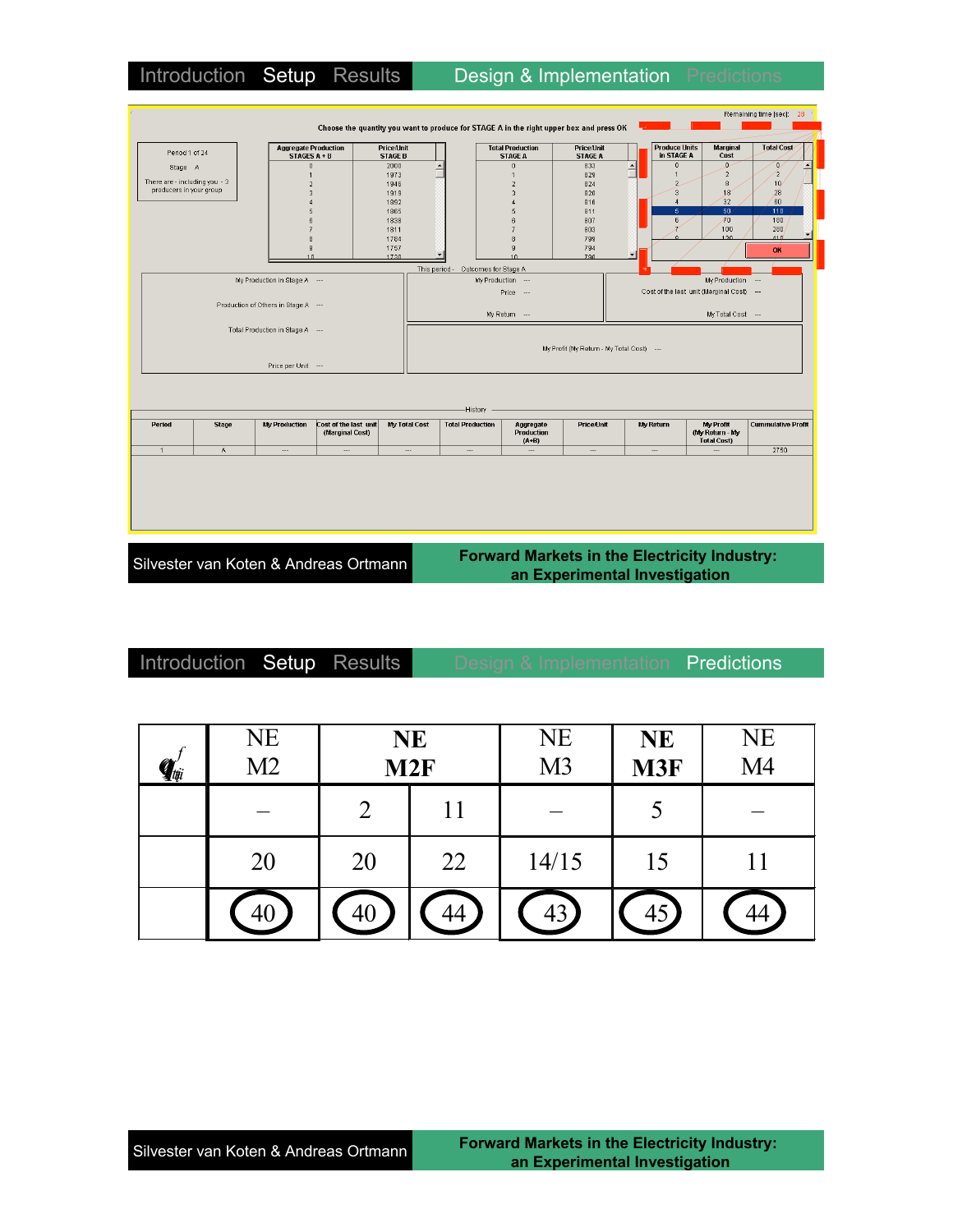

| Silvester van Koten & Andreas Ortmann |  |  |
|---------------------------------------|--|--|
|                                       |  |  |

**Forward Markets in the Electricity Industry: an Experimental Investigation**

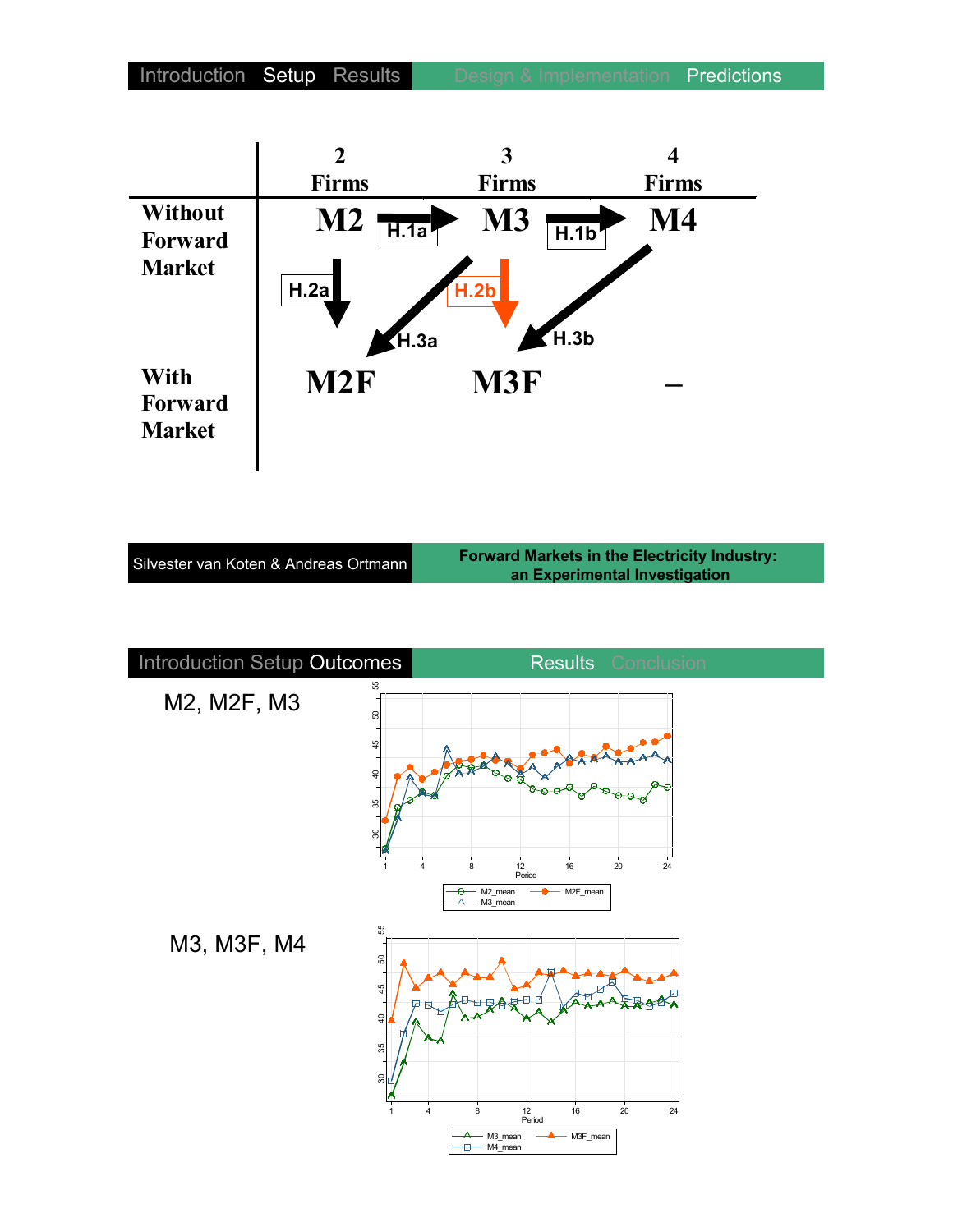#### **Averages**

**Standard errors based on groups (N=11)**

|                                                   | $\overline{2}$<br><b>Firms</b> | 3<br><b>Firms</b>           | <b>Firms</b> |
|---------------------------------------------------|--------------------------------|-----------------------------|--------------|
| <b>Without</b><br><b>Forward</b><br><b>Market</b> | $\bf M2$<br>39.4<br>(1.51)     | <b>M3</b><br>44.1<br>(1.26) | $\bf M4$     |
| With<br>Forward<br><b>Market</b>                  | M2F<br>46.1<br>(2.12)          | M3F                         |              |

| Silvester van Koten & Andreas Ortmann |  |  |
|---------------------------------------|--|--|
|                                       |  |  |

**Forward Markets in the Electricity Industry: an Experimental Investigation**

Introduction Setup Outcomes Results Conclusion

#### **Averages**

**Standard errors based on groups (N=11)**

|                | $\overline{2}$ | 3            | 4            |
|----------------|----------------|--------------|--------------|
|                | <b>Firms</b>   | <b>Firms</b> | <b>Firms</b> |
| Without        | <b>M2</b>      | <b>M3</b>    | M4           |
| <b>Forward</b> | 39.4           | 44.1         | 46.1         |
| <b>Market</b>  | (1.51)         | (1.26)       | (1.01)       |
| With           | M2F            | <b>M3F</b>   |              |
| Forward        | 46.1           | 49.4         |              |
| <b>Market</b>  | (2.12)         | (0.64)       |              |

| Silvester van Koten & Andreas Ortmann |  |
|---------------------------------------|--|
|---------------------------------------|--|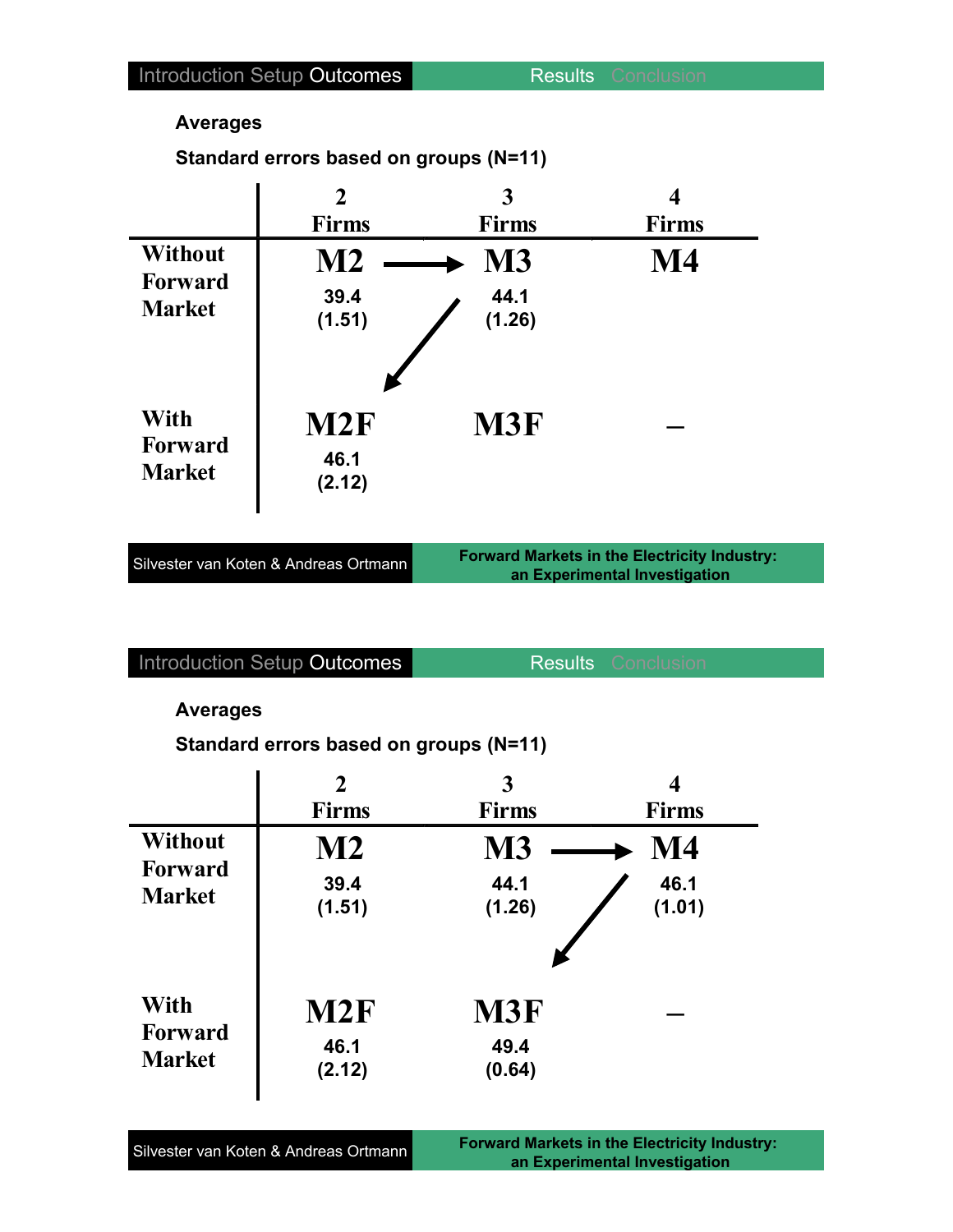### **Averages**

**Standard errors based on groups (N=11)**

|                                                   | $\mathbf{2}$                          | 3            | 4                                                                                    |
|---------------------------------------------------|---------------------------------------|--------------|--------------------------------------------------------------------------------------|
|                                                   | <b>Firms</b>                          | <b>Firms</b> | <b>Firms</b>                                                                         |
| <b>Without</b><br><b>Forward</b><br><b>Market</b> | $\mathbf{M2}$                         | <b>M3</b>    | M4                                                                                   |
|                                                   | 39.4                                  | 44.1         | 46.1                                                                                 |
|                                                   | 98.7%                                 | 102.5%       | 104.9%                                                                               |
|                                                   | 92.7%                                 | 102.7%       | 102.9%                                                                               |
|                                                   |                                       |              | Confirming meta-analysis Huck et al. (JEBO 2004)                                     |
| <b>With</b>                                       | M2F                                   | M3F          |                                                                                      |
| <b>Forward</b><br><b>Market</b>                   | 46.1                                  | 49.4         |                                                                                      |
|                                                   | 115%<br>105%                          | 110.0%       | <b>Percentages of the Nash-</b><br>equilibrium prediction                            |
|                                                   | Silvester van Koten & Andreas Ortmann |              | <b>Forward Markets in the Electricity Industry:</b><br>an Experimental Investigation |

Introduction Setup Outcomes **Results** Conclusion

 $AggSupply = \beta_1 xM2 + \beta_2 xM2F + \beta_3 xM3 + \beta_4 xM3F + \beta_5 xM4 + \varepsilon$ 

## **F-tests** on the equality of the  $\beta_i$  coefficients

|                                         | $\mathbf 2$<br><b>Firms</b> |                   | 3<br><b>Firms</b>            |                                  | 4<br><b>Firms</b> |  |
|-----------------------------------------|-----------------------------|-------------------|------------------------------|----------------------------------|-------------------|--|
| <b>Without</b>                          | M2                          | ***               | M3                           | $\star$ .                        | M4                |  |
| <b>Forward</b><br><b>Market</b>         | 39.4<br>(1.51)              | $p=0.009$<br>H.1a | 44.1<br>(1.26)               | $p = 0.096$<br>H.1b              | 46.1<br>(1.01)    |  |
|                                         |                             |                   |                              | Confirming Brandts et al. (2004) |                   |  |
| With<br><b>Forward</b><br><b>Market</b> | M2F<br>46.1<br>(2.12)       |                   | <b>M3F</b><br>49.4<br>(0.64) |                                  |                   |  |

| Silvester van Koten & Andreas Ortmann | <b>Forward Markets in the Electricity Industry:</b> |  |  |
|---------------------------------------|-----------------------------------------------------|--|--|
|                                       | an Experimental Investigation                       |  |  |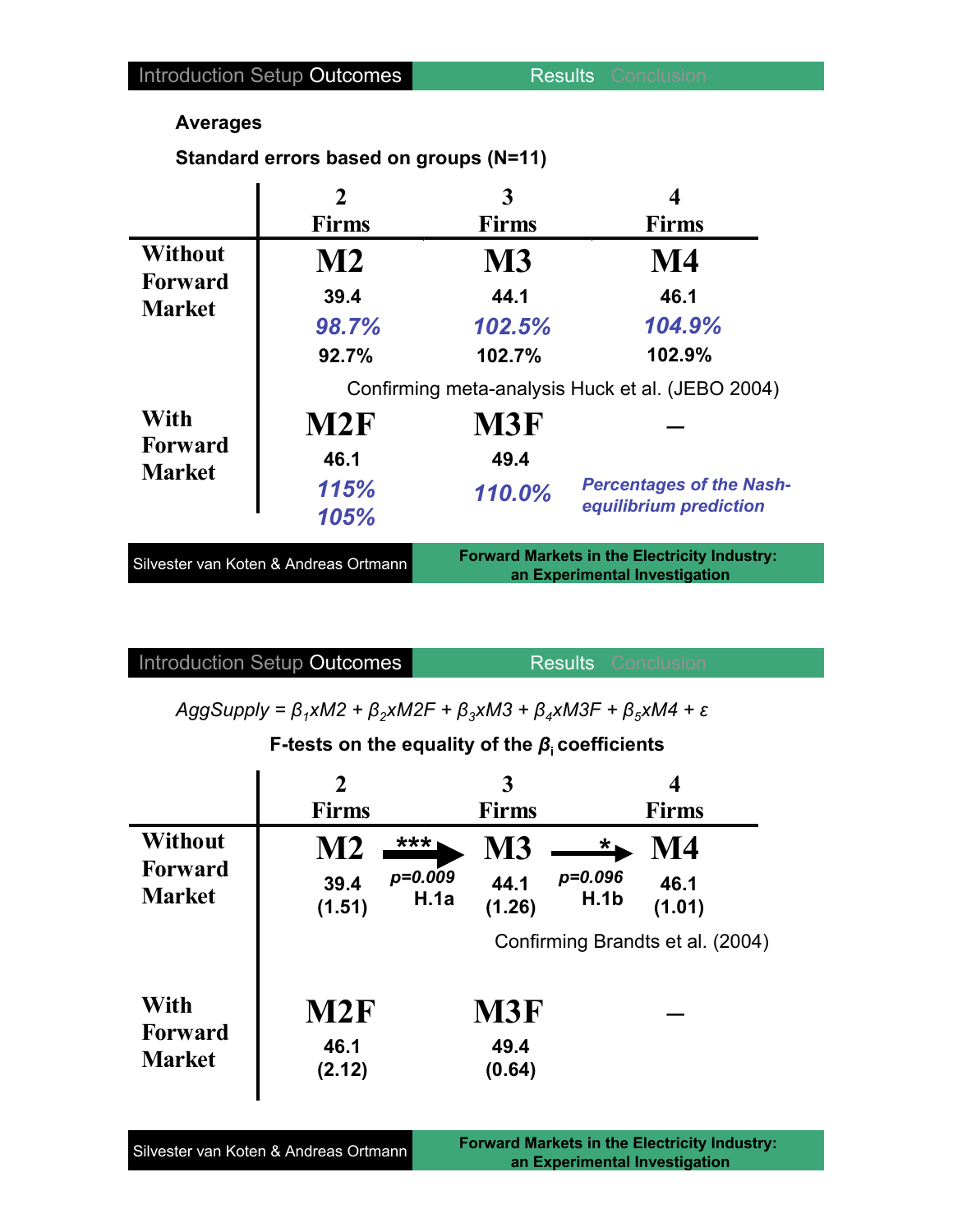$AggSupply = \beta_1 xM2 + \beta_2 xM2F + \beta_3 xM3 + \beta_4 xM3F + \beta_5 xM4 + \varepsilon$ 

F-tests on the equality of the  $\beta_i$  coefficients

|                                 | $\overline{2}$                        | 3                           |                                                                                      |
|---------------------------------|---------------------------------------|-----------------------------|--------------------------------------------------------------------------------------|
|                                 | <b>Firms</b>                          | <b>Firms</b>                | <b>Firms</b>                                                                         |
| <b>Without</b>                  | M2                                    | <b>M3</b>                   | M4                                                                                   |
| <b>Forward</b><br><b>Market</b> | 39.4<br>(1.51)                        | 44.1<br>(1.26)              | 46.1<br>(1.01)                                                                       |
|                                 | ***<br>$p = 0.006$<br>H.2a            | ***<br>$p = 0.0001$<br>H.2b |                                                                                      |
| <b>With</b>                     | M2F                                   | M3F                         |                                                                                      |
| <b>Forward</b><br><b>Market</b> | 46.1<br>(2.12)                        | 49.4<br>(0.64)              |                                                                                      |
|                                 |                                       |                             | Confirming Brandts et al. (2004)                                                     |
|                                 | Silvester van Koten & Andreas Ortmann |                             | <b>Forward Markets in the Electricity Industry:</b><br>an Experimental Investigation |

Introduction Setup Outcomes Results Conclusion

 $AggSupply = \beta_1 xM2 + \beta_2 xM2F + \beta_3 xM3 + \beta_4 xM3F + \beta_5 xM4 + \varepsilon$ 

F-tests on the equality of the  $\beta_i$  coefficients

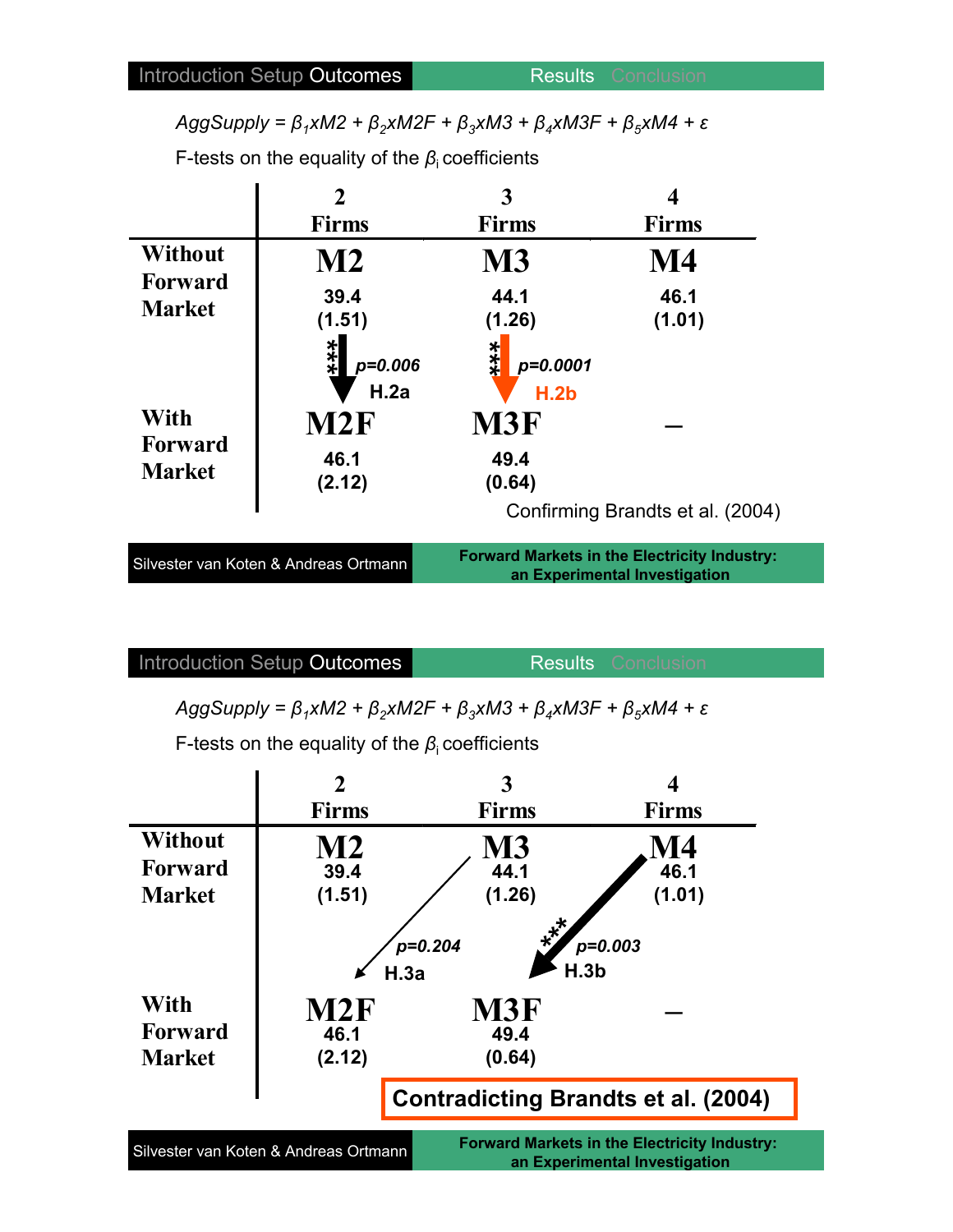## **Our results confirm earlier findings:**

- Structural measure is effective
	- Adding one more competitor increases supply
- Behavioral measure is effective
	- Introducing a forward market increases supply

## **Regarding which measure is most effective we obtain a new result**

– **Behavioral measure** increases supply significantly MORE than the structural measure in markets with 3 producers

Silvester van Koten & Andreas Ortmann

**Forward Markets in the Electricity Industry: an Experimental Investigation**

Introduction Setup Outcomes **Results** Conclusion

For markets with 3 producers

- **The behavioral measure** is more effective than the structural measure
- Good news for EU policymakers

Our result contradicts Brandts et al. (2008)

- Brandts et al. confound a number effect with an asset effect
- The asset effect makes structural measure look more favourable
- We control for the asset effect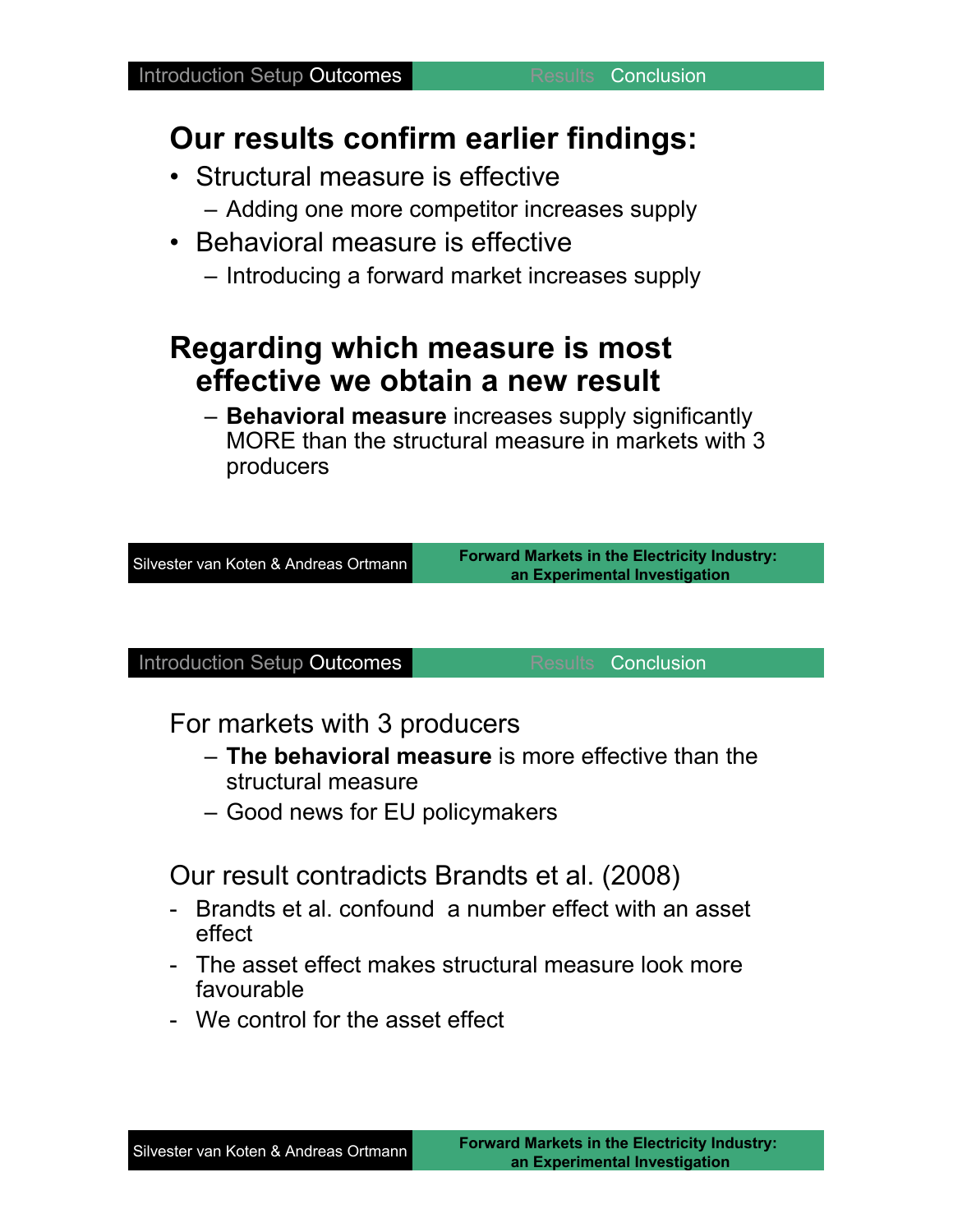- For markets with 2 producers
	- Behavioral measure is as effective as the structural measure
- Thus EU policy makers can chose for their preferred option (behavioural measure)

| Silvester van Koten & Andreas Ortmann | <b>Forward Markets in the Electricity Industry:</b><br>an Experimental Investigation |  |  |
|---------------------------------------|--------------------------------------------------------------------------------------|--|--|
|                                       |                                                                                      |  |  |
| Introduction Setup Outcomes           | <b>Results Conclusion</b>                                                            |  |  |

# Questions?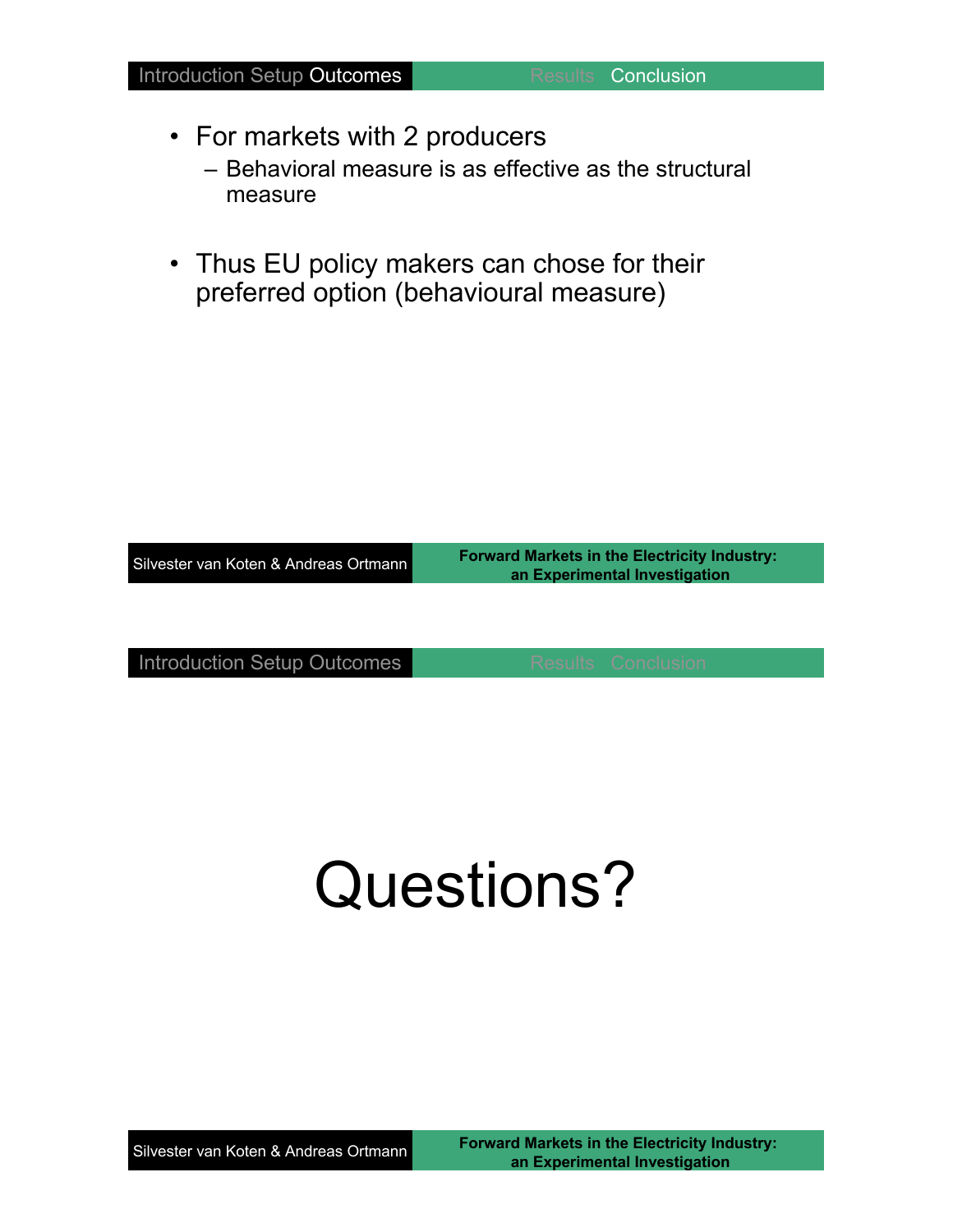|                                  |               |                                             |                                          |                                     |                                    | Choose the quantity you want to produce for STAGE B in the right upper box and press OK |                                           |                  |                                           |                                                    | Remaining time [sec]: 41  |  |
|----------------------------------|---------------|---------------------------------------------|------------------------------------------|-------------------------------------|------------------------------------|-----------------------------------------------------------------------------------------|-------------------------------------------|------------------|-------------------------------------------|----------------------------------------------------|---------------------------|--|
| Period 1 of 24                   |               | <b>Aggregate Production</b><br>STAGES A + B |                                          | <b>Price/Unit</b><br><b>STAGE B</b> |                                    | <b>Total Production</b><br><b>STAGE B</b>                                               | <b>Price/Unit</b><br><b>STAGE B</b>       |                  | <b>Produce Units</b><br>in STAGE B        | <b>Marginal Cost</b>                               | <b>Total Cost</b>         |  |
| Stage B                          |               | $\theta$                                    |                                          | 2000                                |                                    | $\mathbb O$                                                                             | 1865                                      | $\blacktriangle$ | $\mathbbmss{0}$                           | $\,0\,$                                            | $\,0\,$                   |  |
|                                  |               | $\mathbf{1}$                                |                                          | 1973                                |                                    | $\overline{1}$                                                                          | 1838                                      |                  | $\overline{1}$                            | 70                                                 | 70                        |  |
| There are - including you - 3    |               | $\overline{2}$                              |                                          | 1946                                |                                    | $\overline{2}$                                                                          | 1811                                      |                  | $\overline{2}$                            | 100                                                | 170                       |  |
| producers in your group          |               | $\overline{3}$                              |                                          | 1919                                |                                    | $\overline{3}$                                                                          | 1784                                      |                  | $\sqrt{3}$                                | 130                                                | 300                       |  |
|                                  |               | $\Delta$                                    |                                          | 1892                                |                                    | $\ddot{a}$                                                                              | 1757                                      |                  | 4                                         | 160                                                | 460                       |  |
|                                  |               | 5                                           |                                          | 1865                                |                                    | 5                                                                                       | 1730                                      |                  | $\sqrt{2}$                                | 200                                                | 660                       |  |
|                                  |               | $\hat{h}$                                   |                                          | 1838                                |                                    | 6                                                                                       | 1703                                      |                  | 6                                         | 240                                                | 900                       |  |
|                                  |               | $\overline{z}$                              |                                          | 1811                                |                                    | $\overline{7}$                                                                          | 1676                                      |                  | $\overline{7}$                            | 290                                                | 1190                      |  |
|                                  |               | 8                                           |                                          | 1784                                |                                    | 8                                                                                       | 1649                                      |                  | $\overline{a}$                            | 340                                                | 1530                      |  |
|                                  |               | $\overline{9}$                              |                                          | 1757                                |                                    | 9                                                                                       | 1622                                      |                  |                                           |                                                    | OK                        |  |
|                                  |               | 10                                          |                                          | 1730                                |                                    | 10                                                                                      | 1595                                      | ▾                |                                           |                                                    |                           |  |
|                                  |               |                                             |                                          |                                     | This period - Outcomes for Stage B |                                                                                         |                                           |                  |                                           |                                                    |                           |  |
|                                  |               | My Production in Stage A 5                  |                                          |                                     |                                    | My Production in Stage B ---                                                            |                                           |                  |                                           | My Production in Stage B ---                       |                           |  |
|                                  |               |                                             |                                          |                                     |                                    | Price ---                                                                               |                                           |                  | Cost of the last unit (Marginal Cost) --- |                                                    |                           |  |
| Production of Other in Stage A 0 |               |                                             |                                          |                                     |                                    |                                                                                         |                                           |                  |                                           |                                                    |                           |  |
|                                  |               | <b>Total Production Stage A 5</b>           |                                          |                                     |                                    |                                                                                         |                                           |                  |                                           |                                                    |                           |  |
|                                  |               | My Production in Stage B ---                |                                          |                                     |                                    | My Return ---                                                                           |                                           |                  |                                           | My Total Cost ---                                  |                           |  |
|                                  |               | Production of Others in Stage A ---         |                                          |                                     |                                    |                                                                                         |                                           |                  |                                           |                                                    |                           |  |
|                                  |               | Total Production Stage B ---                |                                          |                                     |                                    |                                                                                         |                                           |                  |                                           |                                                    |                           |  |
|                                  |               |                                             |                                          |                                     |                                    |                                                                                         |                                           |                  |                                           |                                                    |                           |  |
|                                  |               | Aggregate Production Stage A+ B ---         |                                          |                                     |                                    |                                                                                         | My Profit (My Return - My Total Cost) --- |                  |                                           |                                                    |                           |  |
|                                  |               | Resulting Price --                          |                                          |                                     |                                    |                                                                                         |                                           |                  |                                           |                                                    |                           |  |
|                                  |               |                                             |                                          |                                     |                                    |                                                                                         |                                           |                  |                                           |                                                    |                           |  |
|                                  |               |                                             |                                          |                                     | - History                          |                                                                                         |                                           |                  |                                           |                                                    |                           |  |
| Period                           | <b>Stage</b>  | <b>My Production</b>                        | Cost of the last unit<br>(Marginal Cost) | My Total Cost                       | <b>Total Production</b>            | Aggregate<br><b>Production</b><br>$(A-B)$                                               | Price/Unit                                |                  | My Return                                 | My Profit<br>(My Return - My<br><b>Total Cost)</b> | <b>Cummulative Profit</b> |  |
| $\mathbf{1}$<br>1                | Α<br>$\theta$ | $\sqrt{5}$                                  | 50                                       | 110                                 | $\overline{5}$                     | $\cdots$                                                                                | 811                                       |                  | 4055                                      | 3945                                               | 6695<br>6695              |  |

Silvester van Koten & Andreas Ortmann

**Forward Markets in the Electricity Industry: an Experimental Investigation**